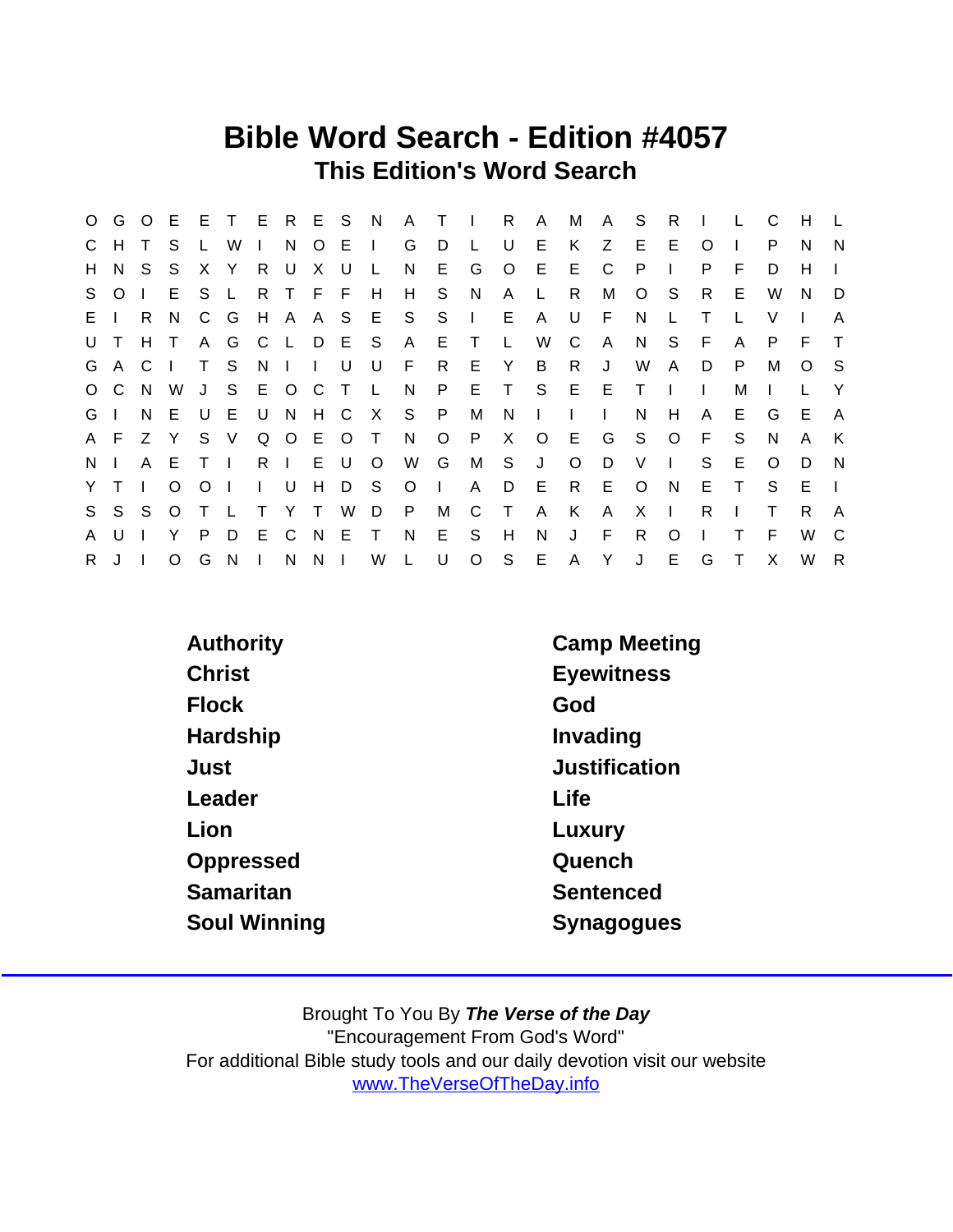## Bible Word Search - Edition #4057 Word Search Answer Guide

| $\mathsf{O}$ | q       | $\circ$ | e                       |              |       |               |         |           |           |                     |                      |         | eteres NATIRA               |              |      | M A S r      |                | i L          |              | $\mathbf{C}$ | h            |              |
|--------------|---------|---------|-------------------------|--------------|-------|---------------|---------|-----------|-----------|---------------------|----------------------|---------|-----------------------------|--------------|------|--------------|----------------|--------------|--------------|--------------|--------------|--------------|
| $\mathbf{C}$ | h.      |         | S.                      |              | I w i | no e i        |         |           | g         | $D \mid$            |                      |         | u e K z                     |              |      | e            | e              | $\circ$      | $\mathbf{L}$ | D            | n            | n            |
| h.           | N S S   |         |                         | x Y R U      |       |               | X U L   |           | n         | E G                 |                      | $\circ$ | $-e$                        | e C          |      | p            | - i            | p            | F            | d            | h.           | $\mathbf{I}$ |
|              |         |         | S O I E S               |              |       | Irtffh        |         |           | h         |                     | S N a                |         | $\blacksquare$              | $\mathsf{r}$ | m    | $\circ$      | s r            |              | E.           | W            | N.           | d            |
| EI.          |         |         | R N                     |              |       |               |         |           |           | c g H a a s e s S I |                      | e       | $\mathbf{a}$                | <b>u</b>     | f    | n            | L.             | t            | $\perp$      | V            | $\mathbf{I}$ | a            |
|              | UTHT    |         |                         |              |       |               |         |           |           |                     | ag C L d e s A E T I |         |                             | w c a        |      | n            | S              | F            | $\mathsf{A}$ | p            | f            | $-t$         |
|              | G A C   |         | $\Box$                  | $\mathbf{t}$ |       | s N I i u U   |         |           | $-f$      |                     | R E y                |         | b r j                       |              |      | W            | a              | D            | $\mathsf{P}$ | m            | $\circ$      | S            |
|              | O C n W |         |                         |              |       | J s E O c T I |         |           |           |                     |                      |         | n P E t s e e               |              |      | $-t$         | $\Box$         | $\mathbf{I}$ | m            | $\mathbf{I}$ | L            | V            |
| G I          |         |         | n EU                    |              |       | e U N H c x   |         |           | s P       |                     | M                    | n       | i i i                       |              |      | N            | H              | a            | $\mathbf{e}$ | q            | E.           | a            |
|              | A F z Y |         |                         |              |       |               |         |           |           |                     | SvQOeotnOPx          |         | o e G S o f                 |              |      |              |                |              | S            | n            | $\mathsf{A}$ | $\mathsf{k}$ |
| $N \mid$     |         |         | a E T i R i e u o       |              |       |               |         |           | W         |                     | G M s j              |         |                             | $\circ$      | D    | V            | $\mathbf{i}$   | S            | $\mathbf{e}$ | $\Omega$     | D            | n            |
|              | Y T i   |         | $\circ$                 |              |       | oliu          |         |           | h d s O i |                     |                      | A d e   |                             | R            | $-e$ | $\circ$      | n              | e            | t            | S.           | $E - i$      |              |
|              | S S s   |         | $\overline{\mathbf{O}}$ | $T \perp t$  |       |               | y t w D |           |           | p m C               |                      | $-t$    |                             | A k a        |      | $\mathbf{X}$ | $\blacksquare$ | $\mathsf{r}$ | - i -        | $\mathbf{t}$ | R.           | a            |
| a            | Ui      |         | Y.                      |              |       |               |         |           |           |                     |                      |         | p D E C N E T N E S H n j f |              |      | $\mathbf{r}$ | $\circ$        | $\mathbf{I}$ | $-t$         | $\mathsf{f}$ | W            | $\mathbf{C}$ |
| $r =$        | J i     |         | $\Omega$                | G            | $N$   |               |         | N N I W L |           | <b>U</b>            | $O_S$                |         | e a y j                     |              |      |              |                | e g t        |              | $\mathsf{x}$ | w r          |              |

Christ: Vertical **Eyewitness: Vertical** Flock: Diagonal God: Diagonal Hardship: Diagonal **Invading: Diagonal** Just: Vertical Justification: Vertical Leader: Vertical **Life:** Vertical Lion: Vertical **Luxury: Horizontal** Oppressed: Vertical **Quench: Vertical** Samaritan: Horizontal Sentenced: Horizontal Soul Winning: Horizontal Synagogues: Vertical

Authority: Diagonal **Camp Meeting: Vertical** 

Brought To You By The Verse of the Day "Encouragement From God's Word" For additional Bible study tools and our daily devotion visit our website [www.TheVerseOfTheDay.info](https://www.TheVerseOfTheDay.info)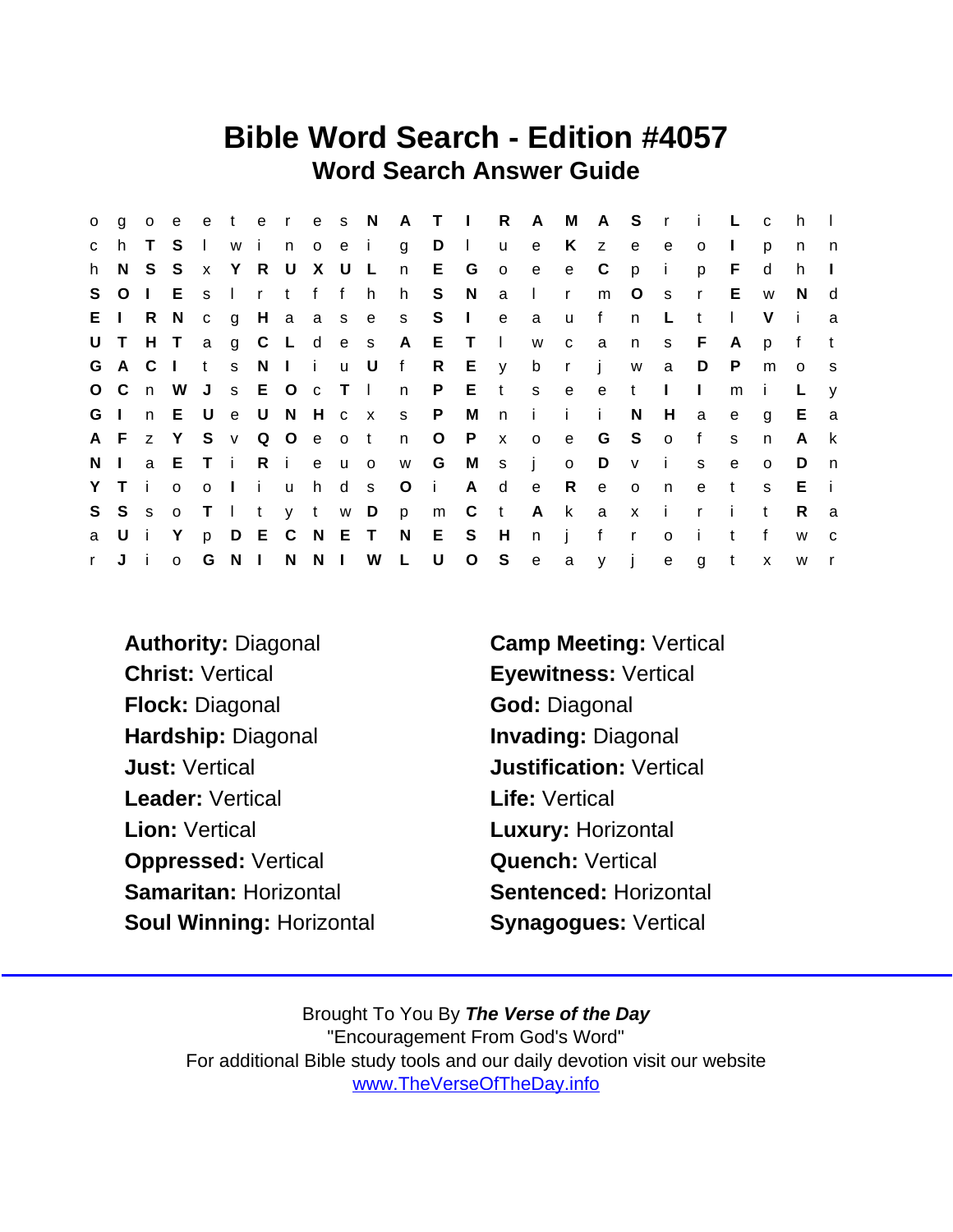## Bible Word Search - Edition #4057 Words Used And Their Definitions

Authority

A position of power; A person in power; The right to govern

Camp Meeting

A type of religious service done in some Protestant churches in which people camp and listen to traveling preachers

**Christ** 

A reference to Jesus, from a Greek word meaning "Anointed"

Eyewitness

Someone who views a situation first-hand

Flock

A group of sheep gathered together under the watchful eye of a shepherd

God

His name in Hebrew is YHVH, often pronounced as Yahweh or Jehovah; Only deity worshiped by the Israelites; Main person of the Godhead in the Trinity

Hardship

A state of being in emotional trial

Invading

To use force in an attempt to take control over a certain location

Just

In Scripture this is a trait synonymous with honourable and fair

**Justification** 

Act of making something right according to the law

Brought To You By The Verse of the Day

"Encouragement From God's Word"

For additional Bible study tools and our daily devotion visit our website

[www.TheVerseOfTheDay.info](https://www.TheVerseOfTheDay.info)